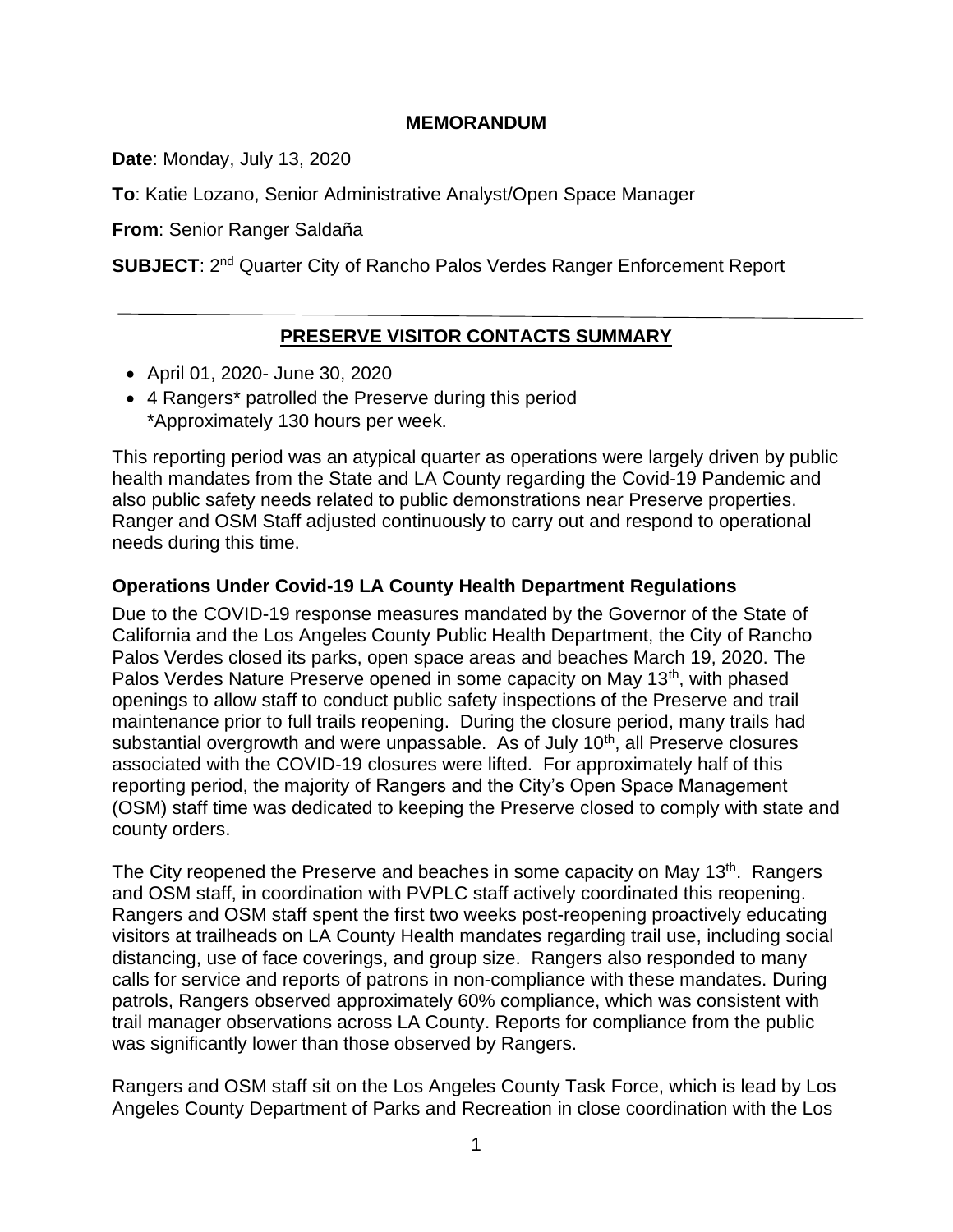Angeles County Health Department. Other task force members include the National and State Park Services, Mountains Recreation and Conservation Authority and trail management agencies throughout Los Angeles County including Malibu, Los Angeles City and many more. The goals of this Task Force are to disseminate LA County Health Department orders to trail managers county-wide, trail manager coordination and cooperative efforts, and for trail mangers to share what management practices and public education efforts are most successful, and what challenges experienced.

#### **Demonstrations**

Rangers assisted LA County Sheriff's Department during public demonstrations staged near the Ocean Trails Reserve, Forrestal Reserve, and Alta Vicente Reserve on June  $6^{\text{th}}$  and 14<sup>th</sup>.

## **OVERALL VISITOR CONTACTS:**

### **Total Contacts: 6151**

Hikers: 5,441 Dog Walkers: 520 Cyclists: 164 Equestrians: 26

### **Preserve Information and Reporting Line Calls: 51**

 COVID-19 Related (including masks, social distancing, one-way signage): 15 Use of Spur Trail: 11 Vandalism: 2 Paragliding: 2 Maintenance: 5 Parking Issues: 2 Trail Status and General Information: 9 Off-Leash Dog: 1 Fishing / Poaching: 4

### **ENFORCEMENT SUMMARY:**

### **Notice of Parking Citations Issued: 448 Total**

By Violation: Failure to Obey Signs – 160 Posted Temporary No Parking / Fire Lane - 11 Park by Permit – 245 Handicap Zone – 29 Other - 3

By Location: Abalone Cove Reserve – 184 Alta Vicente Reserve - 1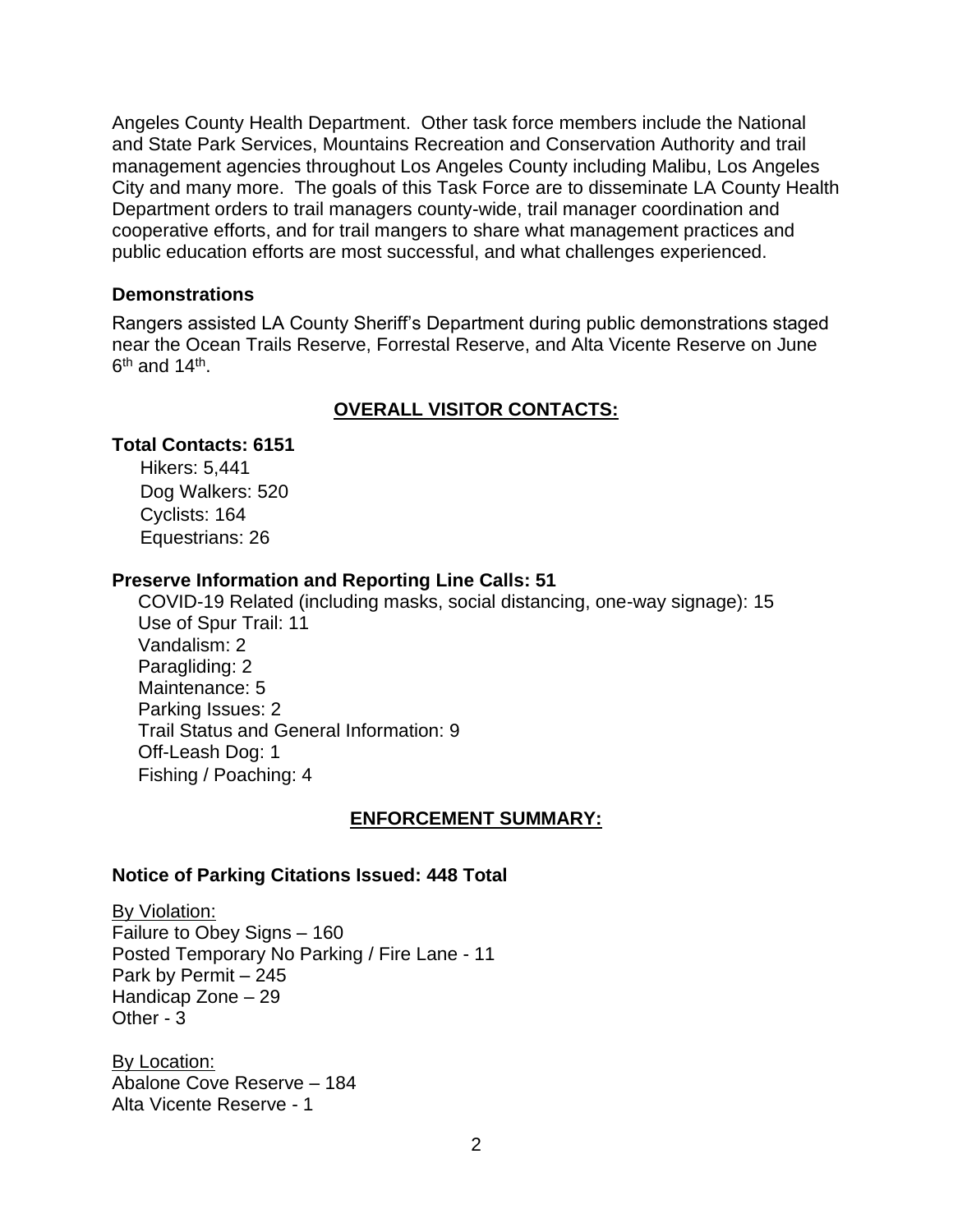Crenshaw Boulevard (Portuguese Bend / Filiorum adjacent) – 11 Del Cerro – 224 Seacove Neighborhood – 17 Seaview Neighborhood – 4 Ocean Trails Reserve – 4 Palos Verdes Drive South – 2 Vicente Bluffs Reserve – 1

### **Notice to Appear Citations Issued: 65 Total**

By Violation: Closed Area – 61 Protection of Flora / Fauna – 2 Dogs off Leash – 2

By Location: Abalone Cove Reserve – 22 Agua Amarga Reserve – 1 Filiorum Reserve – 2 Forrestal Reserve – 6 Ocean Trails Reserve – 8 Portuguese Bend Reserve – 1 San Ramon Reserve – 1 Vicente Bluffs Reserve – 18 Miscellaneous Parks - 6

# **ACTIVITY REPORT BY RESERVE**

The next section provides information by reserve including ranger public use observations and public observations reported to rangers. Public contacts are the collective sum of the interactions between rangers and Preserve users. Education includes information given which is usually directional or interpretive. Warnings are instances in which a ranger corrected Preserve misuse through voluntary compliance, and enforcement refers to infraction citations or parking citations issued. Numbers do not reflect actual number of individuals in the Reserve, rather public contacts made by rangers to patrons while on foot and/or vehicle patrols.

Dogs off-leash and on the beach, as well as individuals off-trail or in closed areas continue to be common violations observed by Rangers and reported by the public in several Reserves. While not as common, Rangers also receive reports of smoking or BBQs/bonfires in unauthorized areas. Rangers continuously watch for and correct these violations.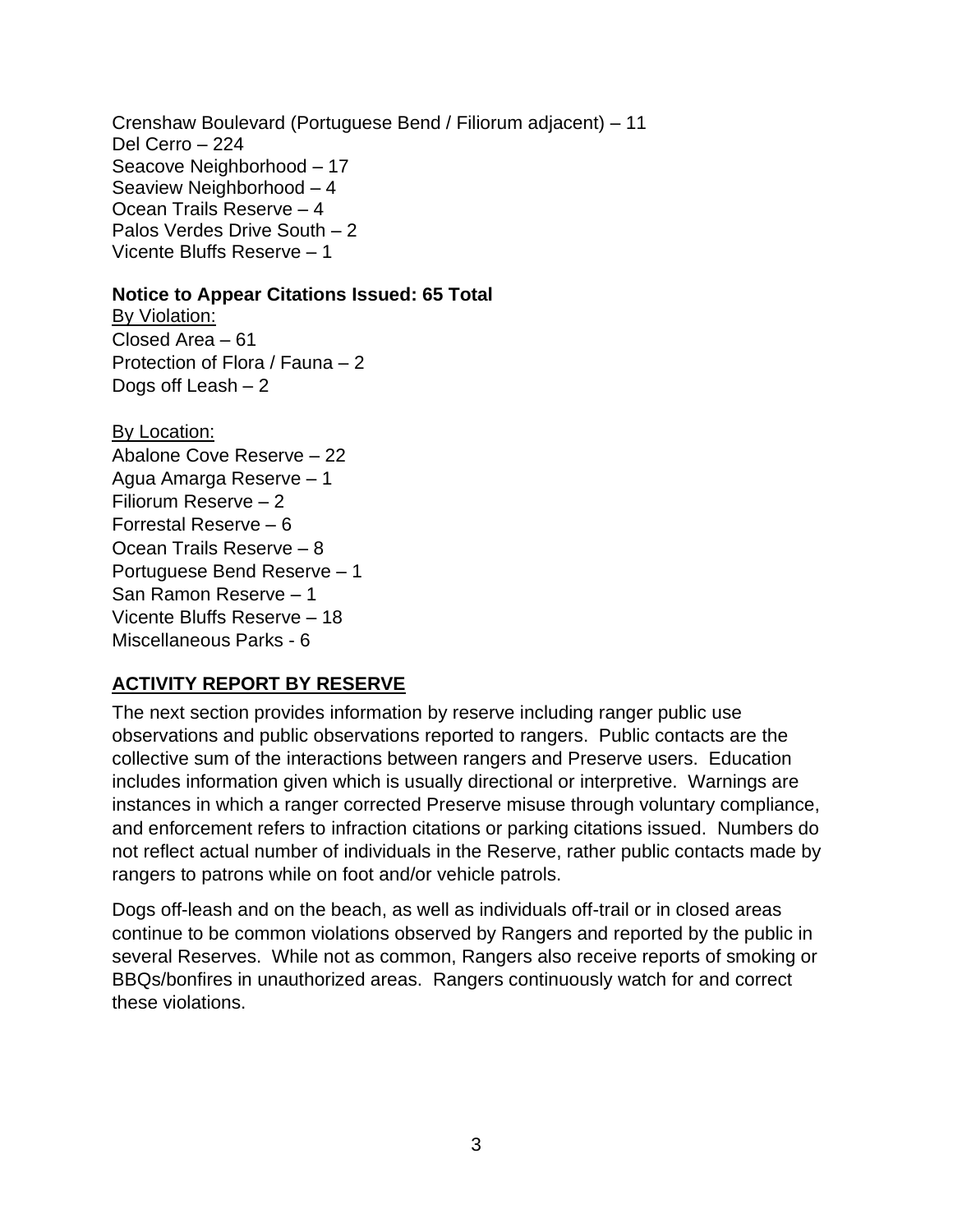## **Abalone Cove Reserve:**

|               | <b>Public Contact</b> | Education | Warning | Enforcement |
|---------------|-----------------------|-----------|---------|-------------|
| <b>Hikers</b> | 1,605                 | 138       | 222     | 206         |
| Dogs          | 106                   |           |         |             |
| <b>Biker</b>  |                       |           |         |             |
| Equestrian    |                       |           |         |             |

Rangers educated and informed patrons of Reserve rules for various violations observed, including dogs off leash, dogs on the beach, entering closed area, and drones prohibited.

A large number of warnings issued were in regards to patrons observed at or near Gorge 1, and Gorge 2. To deter patrons from accessing these areas, that are closed due to falling rock potential, Rangers worked with the Public Works Department to install a 4 ft. by 3 ft. "area closed" sign. Rangers continued to educate and enforce, as necessary, patrons that proceeded into the closed area. See pictures below.



Rangers also responded to three separate reports of homeless individuals and/or homeless encampments in Abalone Cove.

Additionally, upon reopening of Abalone Cove Reserve, Park, and Beach, under the direction of County of Los Angeles Department of Public Health, the parking lot remained at capacity, and closed due to full capacity an average of 10 times per weekend day. OSM staff, with Ranger and LA County Deputy assistance, spent significant resources on traffic control and parking lot management for traffic safety. Staff educated patrons on alternative beach access points, and deterred vehicles from parking illegally on Palos Verdes Drive South adjacent to Annie's Stand, and from dangerously blocking traffic on Palos Verdes Drive South while waiting for the parking lot to reopen after its numerous closures. To help resolve traffic issues, the Public Works Department painted the curb red in front of the parking lot turn-lane, where "no stopping" signage already exists, and OSM staff placed stanchions to block the turn-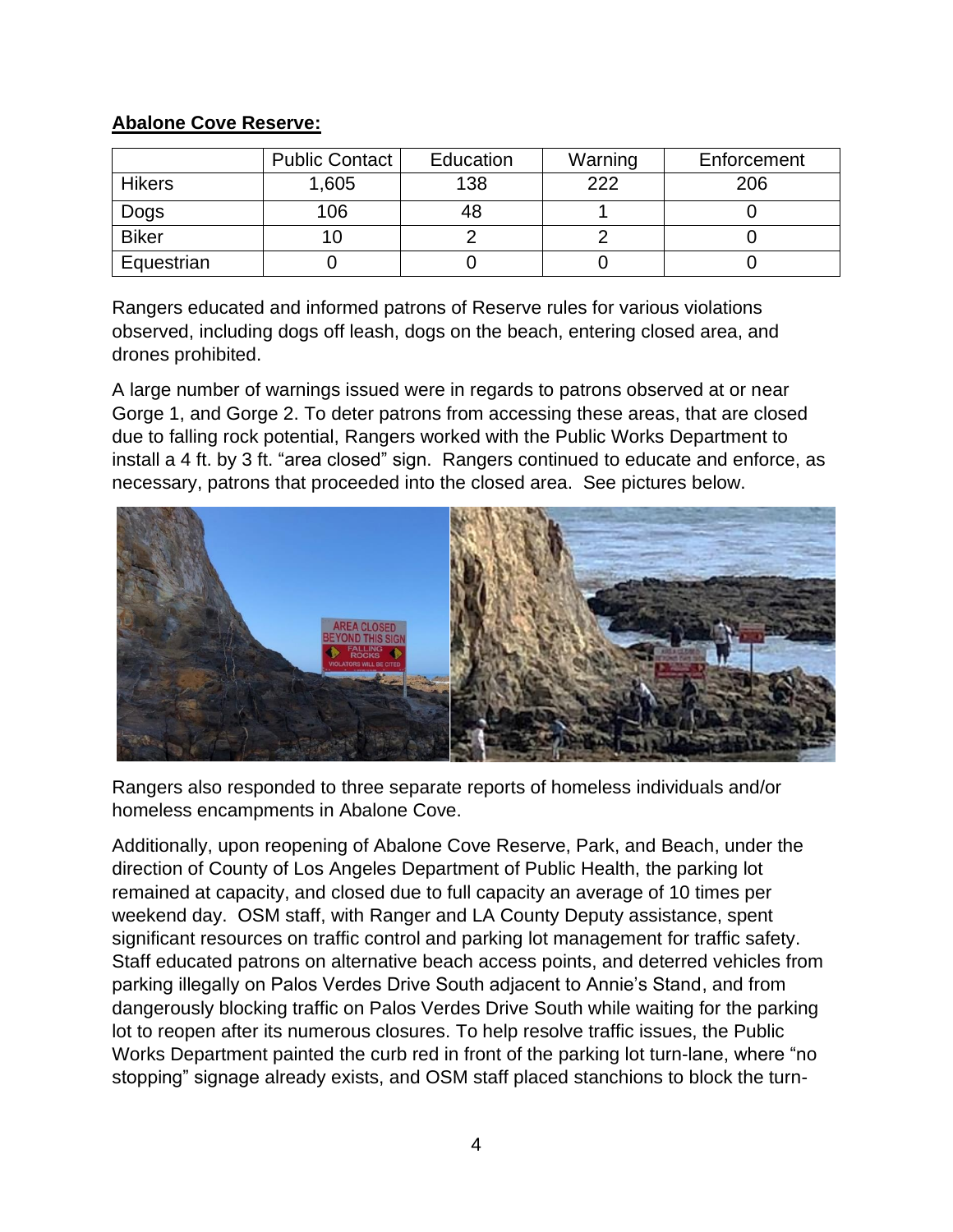lane during closure. Ranger Fox can be seen in the images below educating patrons about alternative parking locations to access beaches within the City.



Rangers responded to a report of a motorcyclist on Sacred Cove Beach. A violation of City Municipal Code 12.16.020 "No Motor Vehicles." Rangers attempted to make contact with the individual, when he proceeded to thwart Rangers and drove up Sacred Cove View Trail, as other patrons were on the narrow trail. This made for dangerous and unsafe conditions for all. Rangers alerted the Los Angeles County Sheriff's Department for assistance, but we were unable to locate the individual.

Rangers have observed, and had several reports from the public of poaching from the tidepools within the Marine Protected Area at Abalone Cove. This is a significant increase in poaching. Rangers and OSM staff are working closely with the Department of Fish and Wildlife Wardens and the Los Angeles Marine Protected Areas Collaborative Team (LAMPACT) to correct violations and to educate visitors about Abalone Cove's no-take zone. Tools being engaged to correct this behavior are additional enforcement presence from Fish and Wildlife Wardens and the LAMPACT. Rangers are also working with these organizations on additional and more language inclusive signage with less text and clear images in the area.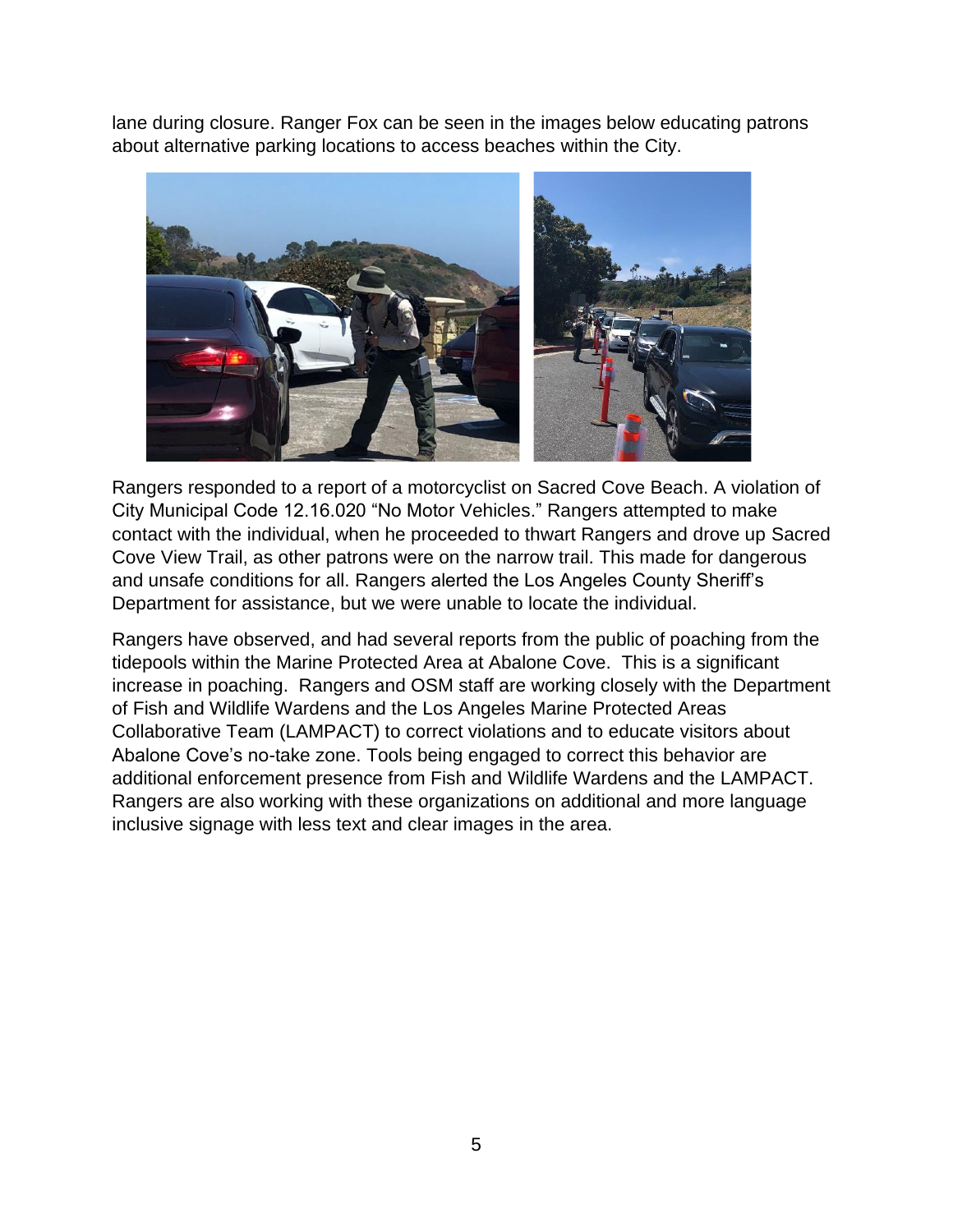

Rangers have additionally received reports of individuals off trail, and continue to monitor for this unauthorized activity.

### **Agua Amarga Reserve**

|               | <b>Public Contact</b> | Education | Warning | Enforcement |
|---------------|-----------------------|-----------|---------|-------------|
| <b>Hikers</b> |                       |           |         |             |
| Dog           |                       |           |         |             |
| <b>Biker</b>  |                       |           |         |             |
| Equestrian    |                       |           |         |             |

During this quarter, few patrons were observed during patrols at Agua Amarga Reserve. Most contacts were in regards to trail maintenance and fuel modification site visits. The goats were used in May and June for fuel modification. Residents had reported night use of Reserve at the beginning of the quarter, but no significant issues have arisen since the Reserve remained closed.

#### **Alta Vicente Reserve**

|               | <b>Public Contact</b> | Education | Warning | Enforcement |
|---------------|-----------------------|-----------|---------|-------------|
| <b>Hikers</b> | 35                    |           |         |             |
| Dog           |                       |           |         |             |
| <b>Biker</b>  |                       |           |         |             |
| Equestrian    |                       |           |         |             |

Rangers educated drone operators at the helipad about Reserve closure related to COVID-19. No significant issues were observed or reported.

Rangers received reports and warned a patron who claimed she was a volunteer authorized to remove non-native vegetation along the southern section of the Reserve adjacent to Palos Verdes Drive South.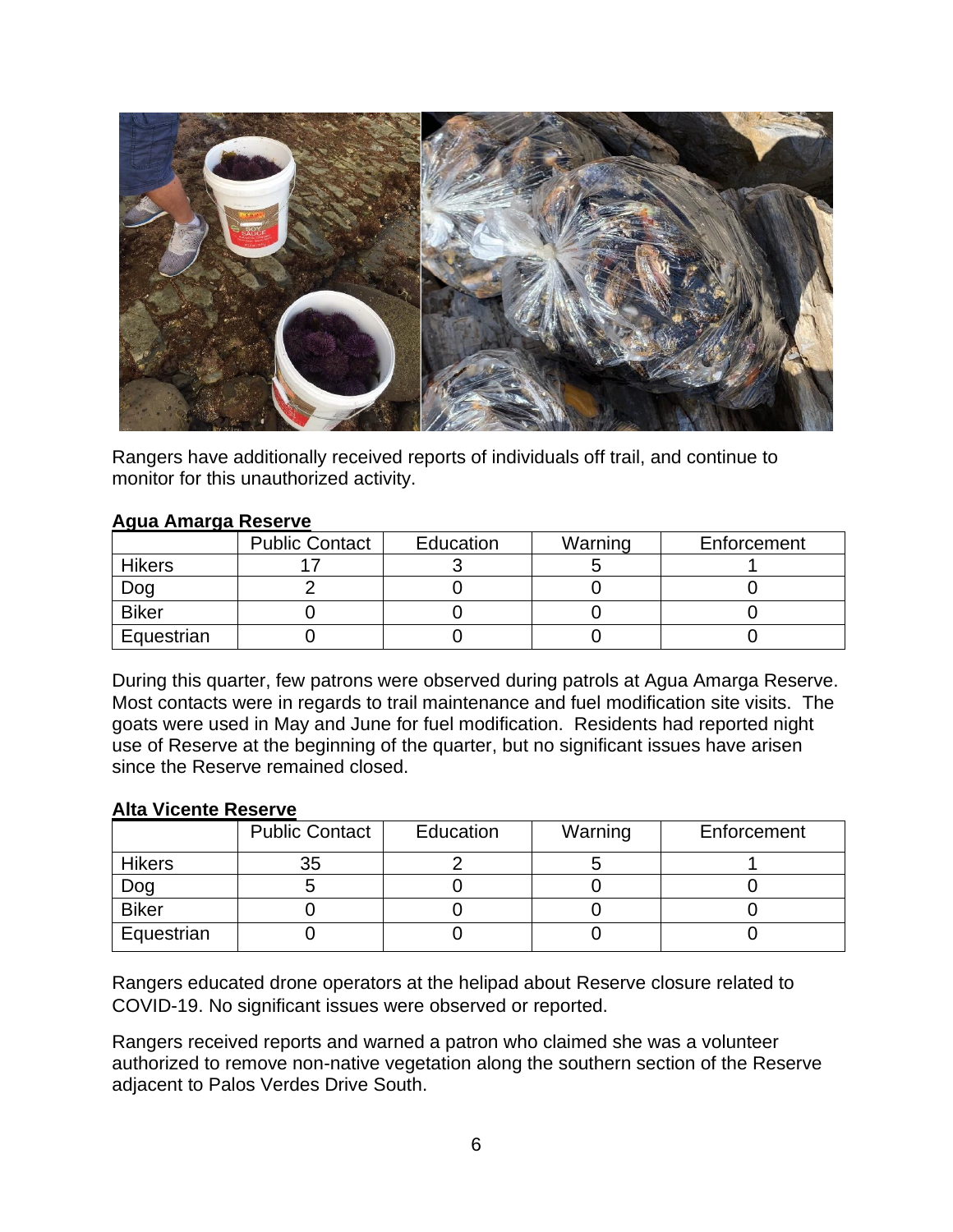### **Filiorum Reserve**

|               | <b>Public Contact</b> | Education | Warning | Enforcement |
|---------------|-----------------------|-----------|---------|-------------|
| <b>Hikers</b> |                       |           |         |             |
| Dog           |                       |           |         |             |
| <b>Biker</b>  |                       |           |         |             |
| Equestrian    |                       |           |         |             |

Rangers witnessed and warned a patron who released 6 mice near Filiorum Reserve. Mice had been captured from the patrons' home, and were being released onto adjacent open space. No other activity to report.

### **Forrestal Reserve**

|               | Public Contact | Education | Warning | Enforcement |
|---------------|----------------|-----------|---------|-------------|
| <b>Hikers</b> | 128            |           | 24      |             |
| Dog           |                |           |         |             |
| <b>Biker</b>  | 14             |           |         |             |
| Equestrian    |                |           |         |             |

Forrestal Reserve reopened in May with one-way directional trails on Pirate, Flying Mane, and Quarry Trails. These one-way directional trails were later removed, as more trails within Forrestal and lower Portuguese Bend reopened, providing opportunity for greater dispersal/social distancing. Rangers advised one patron of drone use at the culde-sac of Forrestal Drive, and one patron for dog off-leash. All other verbal warnings were related to visitors in areas closed due to state and county orders.

## **Ocean Trails Reserve**

|               | <b>Public Contact</b> | Education | Warning | Enforcement |
|---------------|-----------------------|-----------|---------|-------------|
| <b>Hikers</b> | 199                   |           | ່ຕ      |             |
| Dog           |                       |           |         |             |
| <b>Biker</b>  |                       |           |         |             |
| Equestrian    |                       |           |         |             |

Multiple calls were received regarding dogs off leash and dogs in the beach at Ocean Trails Reserve and Beach. Regular patrols were increased to address these calls. On May 23rd, Rangers and OSM staff worked with Trump National Golf Course staff, and the Los Angeles County Fire Department to locate an injured hiker on Dudleya Trail. LA County Fire was unable to extract the injured hiker, and resorted to airlifting her for medical attention.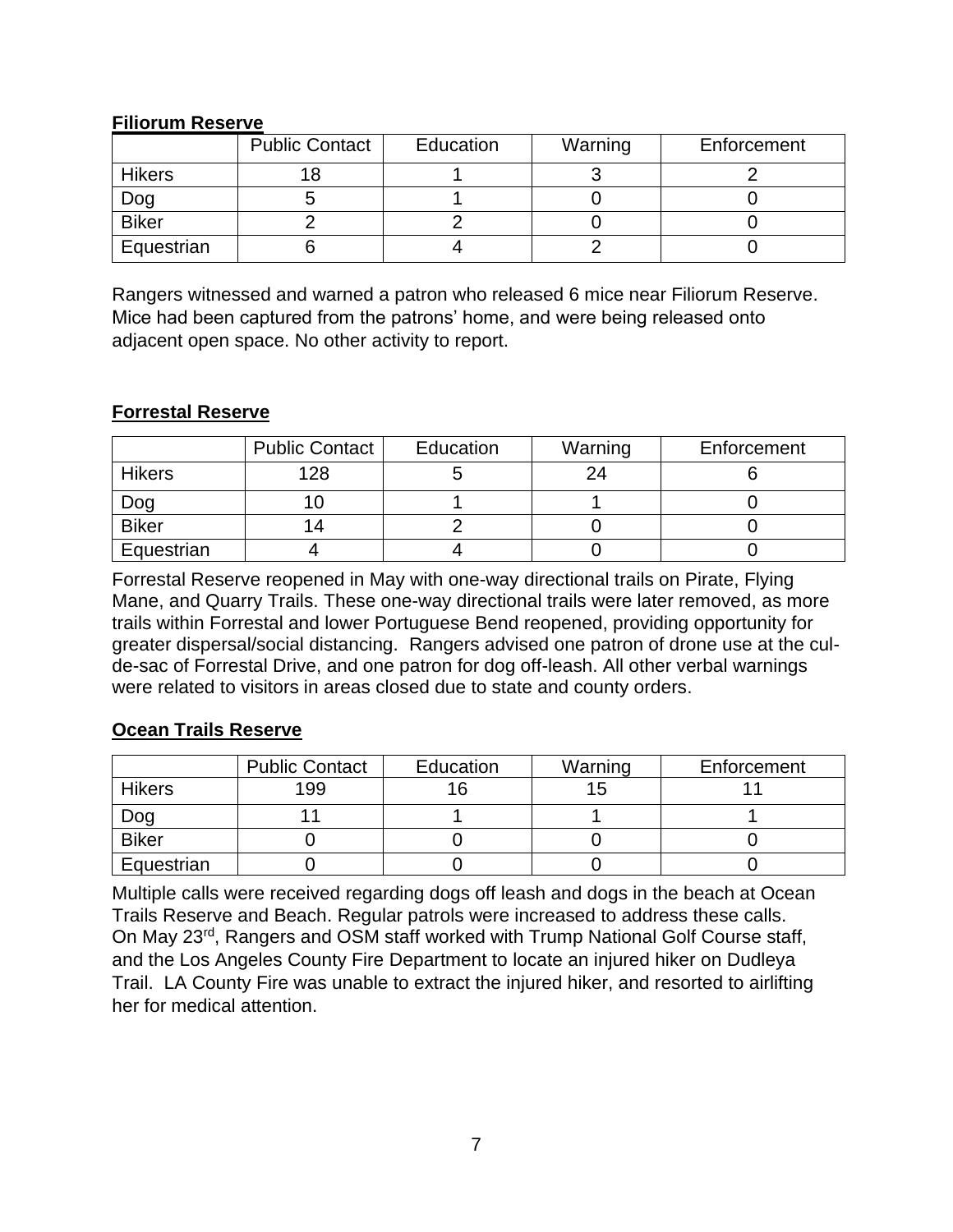Rangers received numerous reports of illegal paragliding activity in Ocean Trails Reserve. Rangers patrolled area and OSM staff installed new area closure signage to deter habitat trampling and unauthorized access. Appropriate signage referencing the Municipal Code strengthens the the likelihood an infraction will be upheld in court.



## **Portuguese Bend Reserve**

|               | <b>Public Contact</b> | Education | Warning | Enforcement |
|---------------|-----------------------|-----------|---------|-------------|
| <b>Hikers</b> | 2,528                 | 220       |         | 246         |
| Dog           | 331                   | 129       |         |             |
| <b>Biker</b>  | 132                   |           |         |             |
| Equestrian    | 16                    |           |         |             |

Rangers enforced closures and assisted with phased re-openings of trails within the Portuguese Bend Reserve, with an emphasis on educating trail users on new trail guidelines during COVID-19 pandemic. Unlike some Reserves which opened all trails simultaneously, Portuguese Bend Reserve was opened in several stages to allow necessary safety inspections and trail maintenance to take place.

Rangers responded to multiple reports of fireworks in the Reserve near the scenic overlook on Burma Road Trail on June 7<sup>th</sup> at 7 p.m. Rangers were unable to locate individuals, but did locate a "Billy Club" firework used and discarded on the high brush of mustard.

Rangers spoke to a family seen walking out of Burma Road Trail onto Crenshaw Blvd., with a pile of cacti pads. Rangers educated patrons about Preserve rules, including removal of flora per the City's Municipal Code. They complied when asked for retrieval, and Rangers were able to return pads to an existing cacti grove.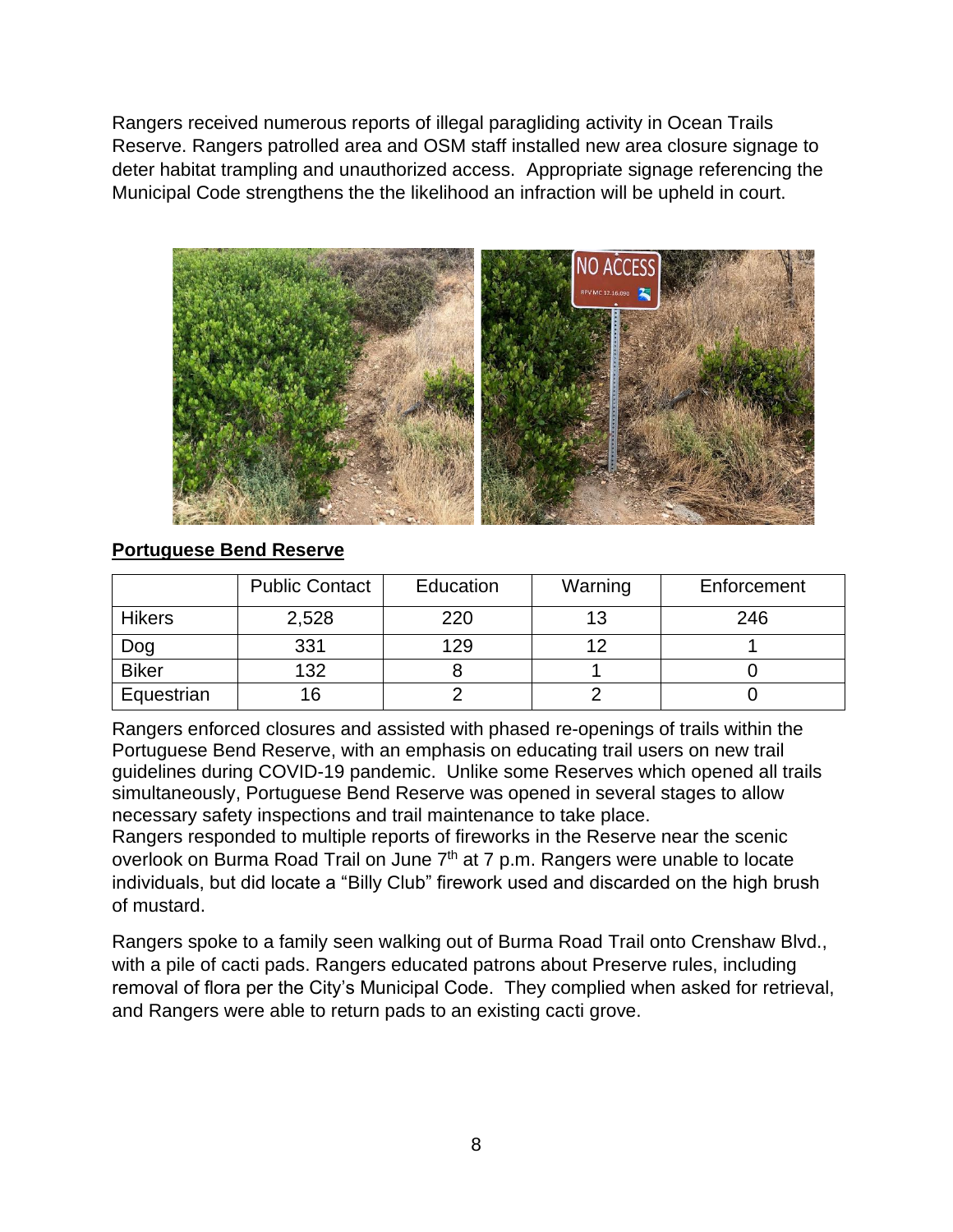

Rangers also received reports from the Palos Verdes Peninsula Land Conservancy's Volunteer Trail watch (VTW) of unsafe mountain biking activity near Burma intersections with Ishibashi and Barn Owl Trails as well as and E-bike use in Lower Portuguese Bend Reserve. Rangers continuously monitor for this activity.

#### **San Ramon Reserve**

|               | <b>Public Contacts</b> | Education | Warning | Enforcement |
|---------------|------------------------|-----------|---------|-------------|
| <b>Hikers</b> | 56                     |           |         |             |
| Dog           |                        |           |         |             |
| <b>Biker</b>  |                        |           |         |             |
| Equestrian    |                        |           |         |             |

Rangers received reports from the VTW of individuals smoking in the area, and focused patrols watching for this activity, with no violations observed. Education contacts were related to trail closure status, and goats and fuel modification activity. Verbal warnings issued related to closure of trails, and vehicles parked in closed turnouts during the mandated closure.

### **Three Sisters Reserve**

|              | <b>Public Contacts</b> | Education | Warning | Enforcement |
|--------------|------------------------|-----------|---------|-------------|
| Hikers       |                        |           |         |             |
| Dog          |                        |           |         |             |
| <b>Biker</b> |                        |           |         |             |
| Equestrian   |                        |           |         |             |

No significant issues to report.

#### **Vicente Bluffs Reserve**

|               | <b>Public Contacts</b> | Education | Warning | Enforcement |
|---------------|------------------------|-----------|---------|-------------|
| <b>Hikers</b> | 853                    |           | 117     |             |
| Dog           | 50                     |           |         |             |
| <b>Biker</b>  |                        |           |         |             |
| Equestrian    |                        |           |         |             |